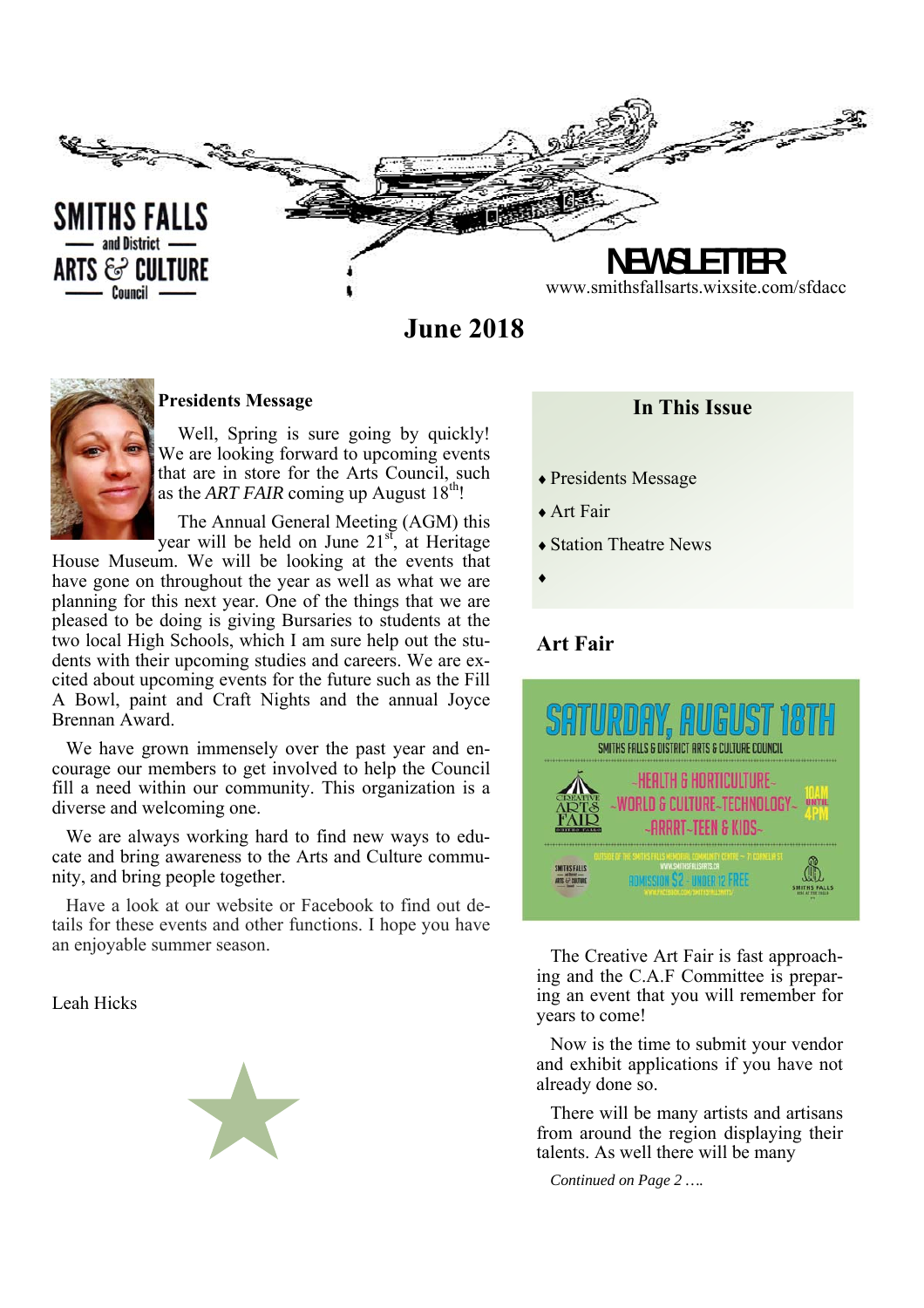*Art Fair Continued ….* 

opportunities for guests to interact and experience different forms of art with exhibitors and vendors through the various zones which are designed to peak everyone's interest.

## **Art Journey**

This year Art Journey is joining up with the Art Fair

This year we are considering changing our show date to a more tourist-y time line such as the summer or early Fall. We are also considering holding it at a different venue than the Memorial Centre. Other ideas are to hold it outside as a summer show to attract visitors who are vacationing in town. We are also considering if it be a benefit to our artists to be part of the Art Fair which will be taking place this August. This is being organized by the Smiths Falls and District Arts & Culture Council.

We realize we may lose some of our past artists who may not like the changes but we cannot improve if we don't make changes. We are still looking for more folks to join the executive team. Many hands make light work. If you are interested please contact Deb Fortin at the email address below.

We welcome any comments and suggestions any artists or shoppers may have for us to improve our show. You can contact us at:

artjourneysmithsfalls@gmail.com

# **Station Theatre News**

Recently the Station Theatre ran an *Acting Workshop* for youth who were not sure if they would qualify.



## **Upcoming Plays**

**June 15th - 24th** 



With a title like this, and Norm Foster on the bill, you know you are in for big laughs and touching moments. James Bell, a big city guy, has his car break down in the rural community of Kooshog Lake and finds he's stuck there for the weekend. With nothing better to do, he gets to know the eccentric locals and enters the annual fishing contest. Along the way, James reconsiders what he really values as he discovers the best qualities of the strange community he is in.

> Presented by special arrangement with GARY GODDARD AGENCY, INC. - June 2018

## **August 17th - 26th**



Our summer musical is based on a classic novel. Spoiled Mary Lennox is sent to England to live with her widowed uncle. Mary finds many secrets in the house, but the most captivating is the 'secret garden' that has been locked up for years. Although all are forbidden to enter the garden, Mary and her new friends Ben, the gardener and Dickon, work to bring the lonely garden back to life. Another mystery presents itself when Colin, a bedridden boy is found secluded away. Can Mary bring this sad family back together again? **Example 19 Excellent Proces Belgevine**<br> **Continued Discussions Process Belgevine By Miriam**<br> **Continued Mary Lennox**<br>
Provide Uncle Discussions Provident Continued on Page 3 ….<br>
Presented by spin Continued on Page 3 ….<br>
C

Presented by special arrangement with YOUTH PLAYS, INC. - August 2018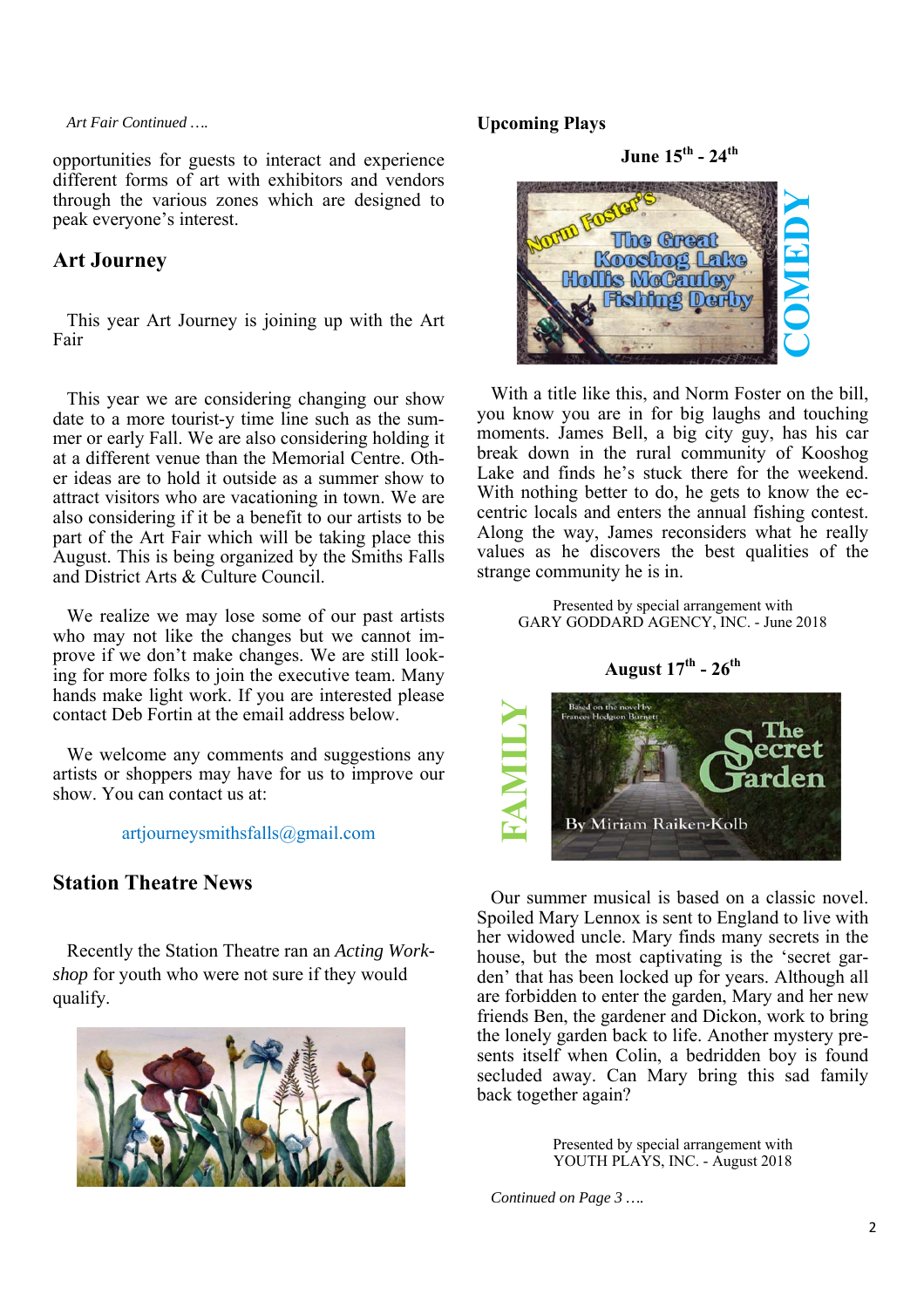*Station Theatre News continued ….* 

**October 12th - 21st**



An announcement in the local paper states the time and place when a murder is to occur in Miss Blacklock's house. The victim is a stranger. What follows is a classic Christie puzzle of mixed motives, concealed identities, a second death, a determined Inspector following the twists and turns, and Miss Marple on hand to provide the final solution at some risk to herself in a dramatic confrontation just before the final curtain.

> Presented by special arrangement with SAMUEL FRENCH, INC. - October 2018

December 7<sup>th</sup> - 16<sup>th</sup>



We end our season with the classic story of Beauty and the Beast, with some hiccups along the way. This is a pantomime, after all! Discover the Beast's castle and watch adventurous Belle. The audience will fall in love with a fast talking French poodle! Laughs, fun and surprises at our traditional Christmas panto. Help our heroine save the day, boo and hiss our baddy and cheer and clap the cast in our traditional family Panto. Singing and dancing. It's a magical adventure you won't want to miss!

> **Presented by special arrangement with BEN CROCKER, INC. - December 2018**

### **Clips from Vine Rhymes**

Vine Rhymes, a local group of writers and song writers have published a book called *Through the Ages*. Some of them have given permission to have their work published in this newsletter. Below is an excerpt from one of their writers Elizabeth Bernhardt.

Elizabeth was originally from the Kitchener-Waterloo area where her father was a licenced piano teacher. As well he and her mother loved to hunt and to do a variety of crafts. She moved to Lanark County in the early '80s where she has been a musician for more than 40 years. Elizabeth plays the guitar, mandolin, keyboard and banjo.

Since retiring she now lives in Smiths Fall where she still pursues her writing and performing her music and writing. As well she loves to garden and spend lots of time with her family and grandchildren.

Here is one of her poems: -

#### *Word Effects*

*The heart of a poet is big as can be, It stores all these words for you and for me; And they move your thoughts over oceans and seas, Then make you feel better like a warm mug of tea.* 

*The heart of a poet pumps harder than some. It beats with a rhythm from the finest of drums. And it makes you want to whistle and hum. It fills you with love like you get from your mom.* 

*The heart of a poet is really quite strong. All these meaningful words could never be wrong. It could be a poem or even a song, And you'll want to repeat it all the night long.*